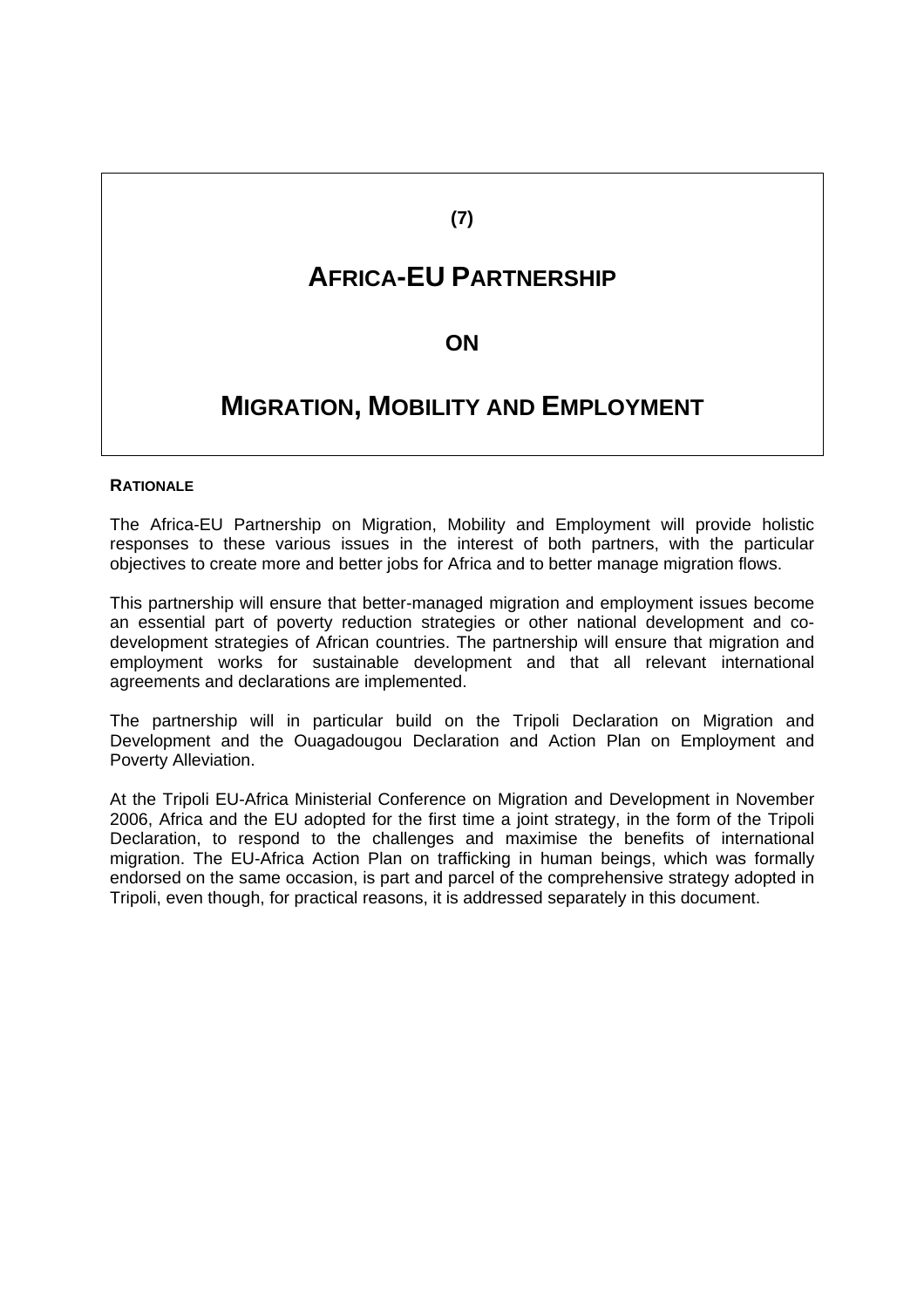# **Priority action 1: Implement the declaration of the Tripoli Ministerial Conference on Migration and Development**

# **Objectives**

- To facilitate mobility and free movement of people in Africa and the EU and to better manage legal migration between the two continents;
- To address the root causes of migration and refugee flows;
- To find concrete solutions to problems posed by illegal or irregular migratory flows;
- Address the problems of migrants residing in EU and African countries.

# **Expected outcomes**

# *Migration*

- Better utilisation of potential synergies between migration and development;
- Concrete progress towards tackling the critical human resource situation in the health sector and other sectors of concern;
- Enhanced cooperation on migration management in Africa and the EU;
- Improved co-operation in all domains in the fight against illegal or irregular migration, including reaching agreements on the issues of return and readmission of illegal migrants to their country of origin, as foreseen by the Tripoli Declaration;
- Enhanced capacity to ensure international protection for persons in need of it;
- Better integration of African migrants in their respective EU and African countries of residence.

#### *Mobility*

- Further reduction of obstacles to free movement of people within Africa and within the EU;
- Enhanced mechanisms to facilitate circular migration between Africa and the EU.

# **Activities**

#### *Migration*

- Further integrate relevant issues concerning migration, mobility and employment into poverty reduction strategies and country strategy papers, in particular through support to continued improvement and updating of individual countries' migration profiles, with a particular focus on skills gaps and mismatches in labour markets;
- Advance progress towards the implementation of the AU Migration Policy Framework, in particular in the field of capacity building;
- Promote regional schemes to enhance cooperation between countries of origin, transit and destination on migration and development along migratory routes;
- Further improve cooperation on international protection;
- Create a network of migration observatories to collect, analyse and disseminate data on migration flows;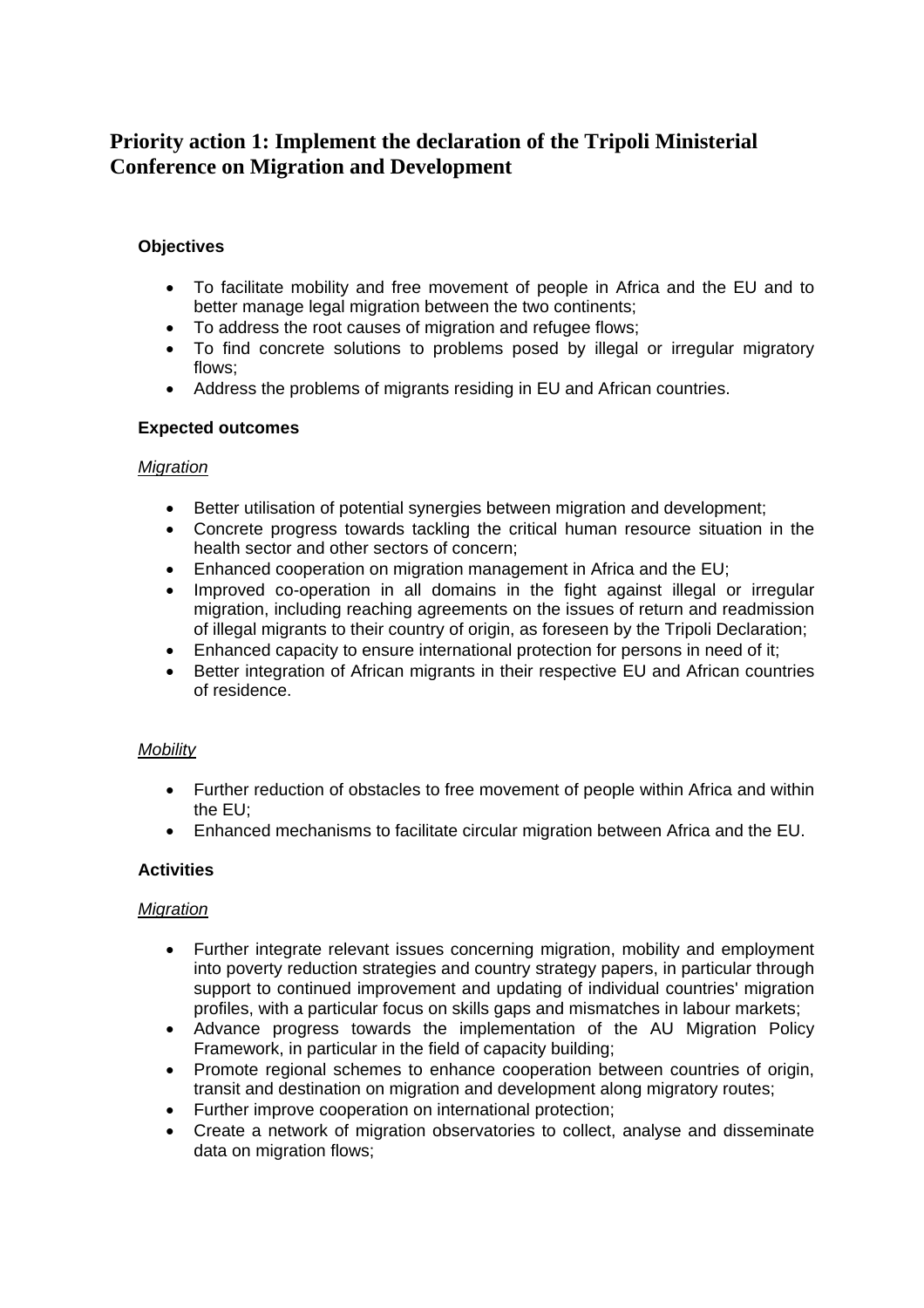- Make further steps towards the facilitation of safer, faster, and cheaper remittances, including for investments; ensure that sufficient data, research and know-how is made available to governments; promote innovative solutions for transferring money;
- Take action to combat exploitation, discrimination and social exclusion of migrant workers;
- Further improve joint action on fighting illegal immigration, human smuggling and human trafficking;
- Mobilize adequate financial resources, from within the framework of existing funds and programming mechanisms, for the effective implementation of the measures outlined in the Tripoli Declaration;
- Urge the two Commissions to speed up the examination of the feasibility of setting up a Fund as provided for in the Tripoli Declaration;
- Establish regular dialogue on African migrants residing in EU and African countries with a view to addressing their problems.

# *Mobility*

- Promote dialogue and cooperation on visa issues with a view to facilitating mobility between Europe and Africa, giving a priority to officials involved on a regular basis in the Africa-EU partnership; Identify mechanisms and projects that facilitate circular migration between Africa and the EU;
- Promote 'ethical recruitment' policies in the EU and in Africa to minimise brain drain pull factors in critical sectors; support the implementation of retention strategies to address push factors;
- Scale up education and vocational training in critical sectors, in particular through the creation of schools/workshops to provide adequate training to young professionals and workers, in direct response to local, national and external labour market needs;
- Set up and maintain appropriate incentive mechanisms which will encourage the retention and return of key qualified personnel;
- Assist African governments to set up Migration Information and Management Centres, as an instrument to better manage labour mobility in Africa and between Africa and the EU;
- Facilitate the mobility of members of the diasporas and/or migrant communities, to allow them to act as agents of development; launch an inventory of diaspora organizations to enhance cooperation; promote co-development schemes;
- Support partnerships and twinning initiatives between institutions in Africa and the EU, such as hospital and universities.

#### **Actors**

- AU Commission/NEPAD, African States, Pan-African Parliament, RECs, African Development Bank (AfDB), African local authorities;
- European Commission, EU Member States, European Parliament, European Investment Bank (EIB);
- Civil society actors, migrant associations, research institutions;
- UN organisations and specialised international organisations.

#### **Finance**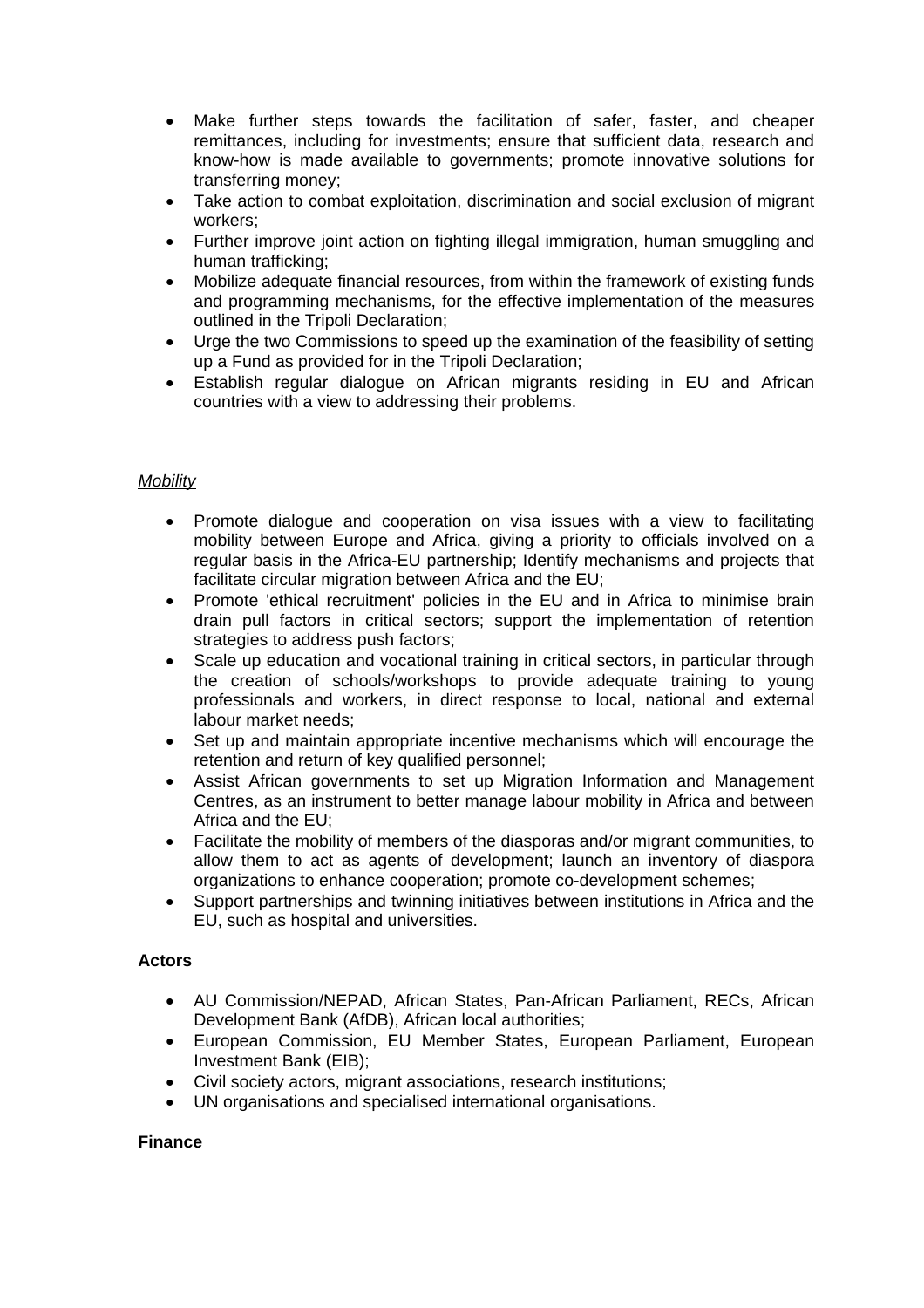- Appropriate financing sources in accordance with their respective scope and their relevance to objectives and activities concerned, their specificity and eligibility criteria, such as the 10th EDF, ENPI, DCI, and the European Instrument for Democracy and Human Rights (EIDHR), and appropriate thematic programmes for the cooperation with third countries in the area of migration and asylum;
- Bilateral contributions from EU Member States and African states.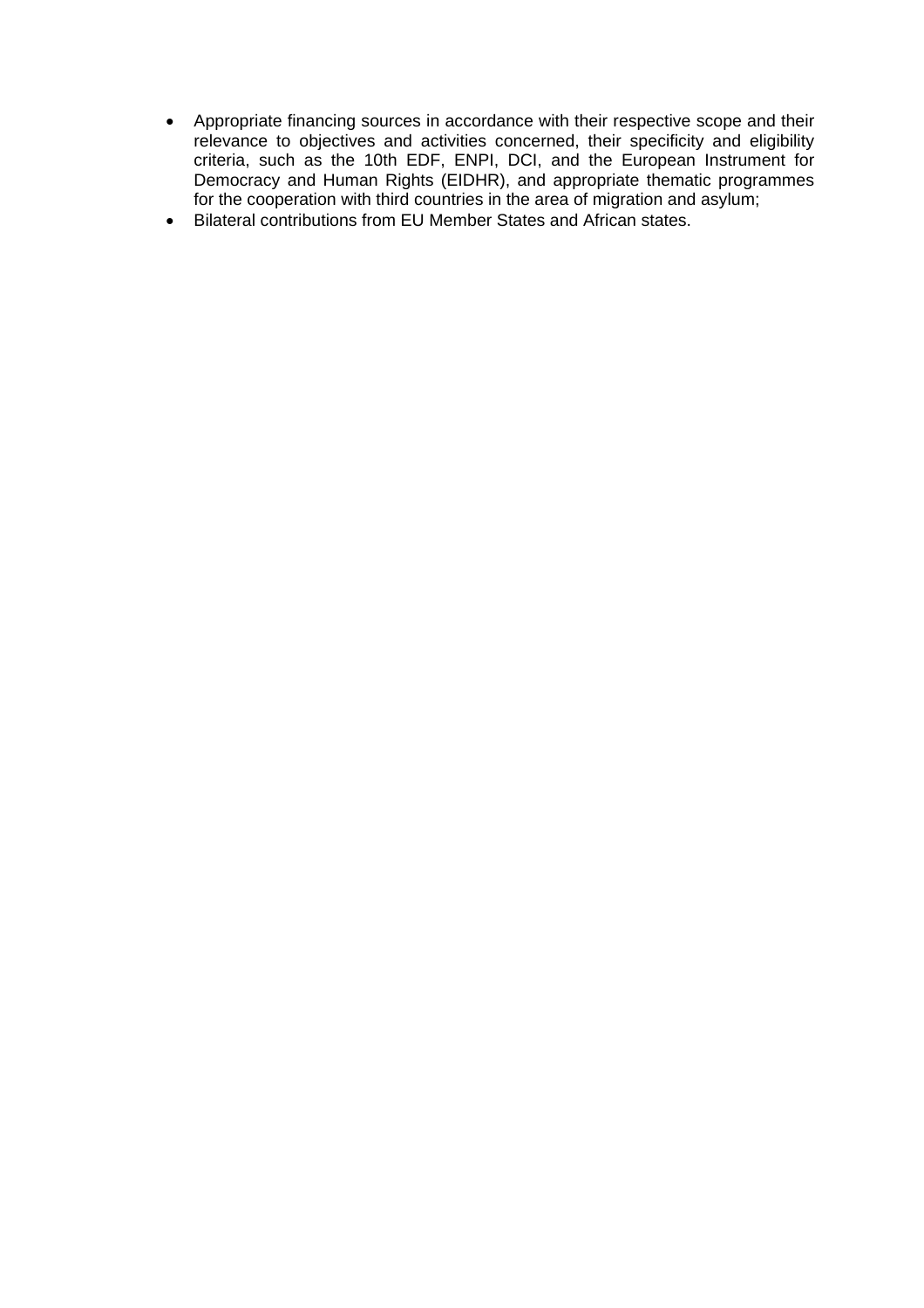# **Priority action 2: implement the EU-Africa Plan of Action on Trafficking of human Beings**

### **Objectives**

- To effectively combat trafficking in human beings through a victim-centred approach, in particular of women and children;
- To address the root causes of trafficking in human beings in countries of origin, as well as in countries of destination;
- To contribute to the empowerment of women and children.

# **Expected outcomes**

- Measurable reduction in trafficking of human beings, in particular of women and children;
- Enhanced awareness on trafficking in human beings among all stakeholders and especially high risk groups;
- Protection of victims of trafficking;
- Legislative frameworks and effective instruments in place to arrest and prosecute the organizers of trafficking.

# **Activities**

- Sign and ratify relevant international conventions, in particular the UN Convention on Transnational Organised Crime and its Protocols;
- Establish or reinforce the necessary legal framework, prepare national and regional strategies and action plans, and ensure effective implementation and enforcement;
- Establish multi-disciplinary task forces within existing regional mechanisms;
- Raise awareness of officials and potential victims;
- Strengthen preventive measures in countries of origin, transit and destination;
- Strengthen capacities for law enforcement;
- Provide legal, medical and social protection and assistance to victims;
- Enhance bilateral and multilateral cooperation and coordination between European and African countries of origin, transit and destination, and establish trans-national referral mechanisms among them.

#### **Actors**

- AU Commission, African States, Pan-African Parliament, RECs, African local authorities;
- European Commission, EU Member States, European Parliament;
- Civil society actors, migrant associations, research institutions;
- UN organisations and specialised international organisations.

#### **Finance**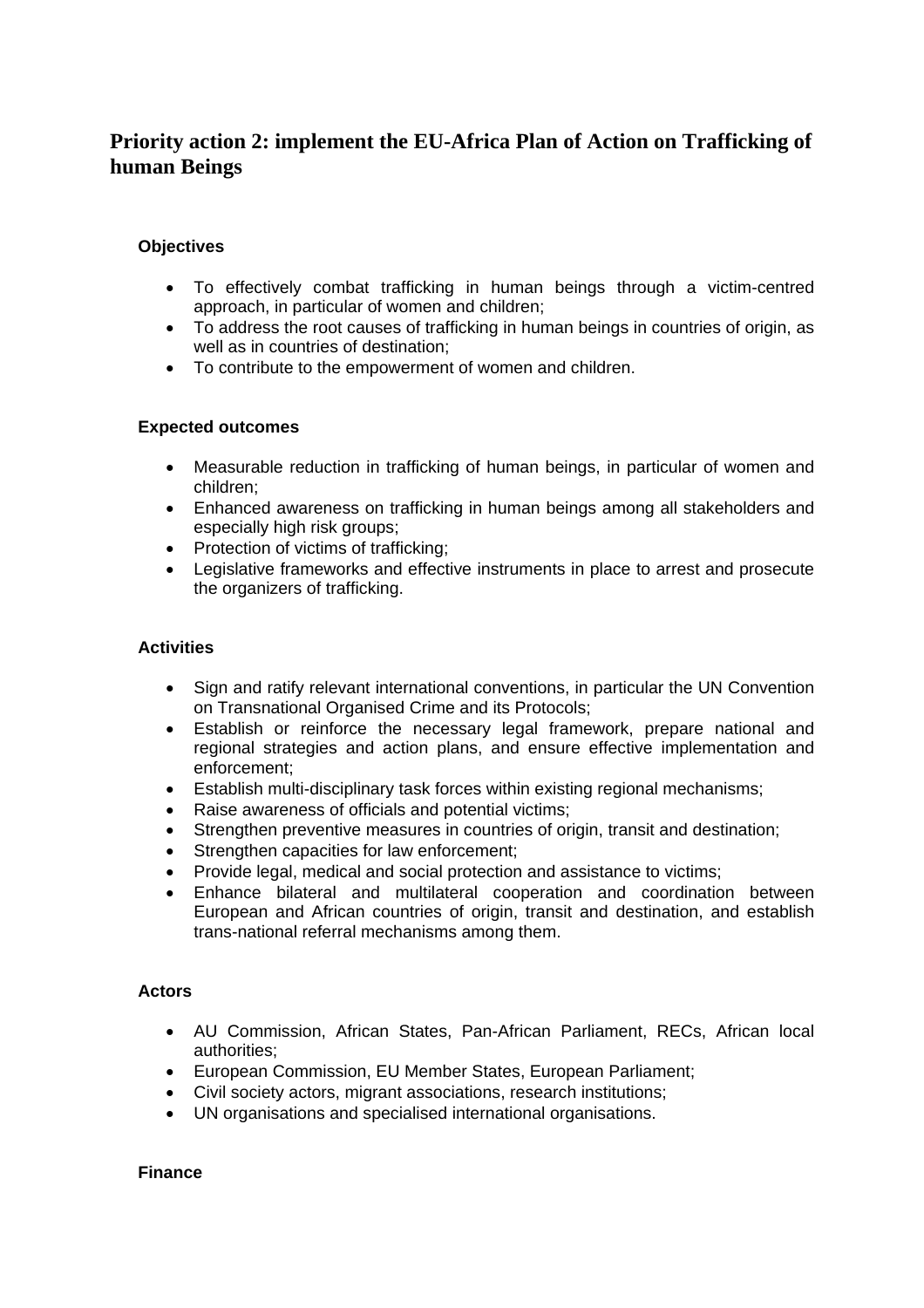- Appropriate financing sources in accordance with their respective scope and their relevance to objectives and activities concerned, their specificity and eligibility criteria, such as the 10th EDF, ENPI, DCI, and appropriate thematic programmes for the cooperation with third countries in the area of migration and asylum;
- Bilateral contributions from EU Member States and African states.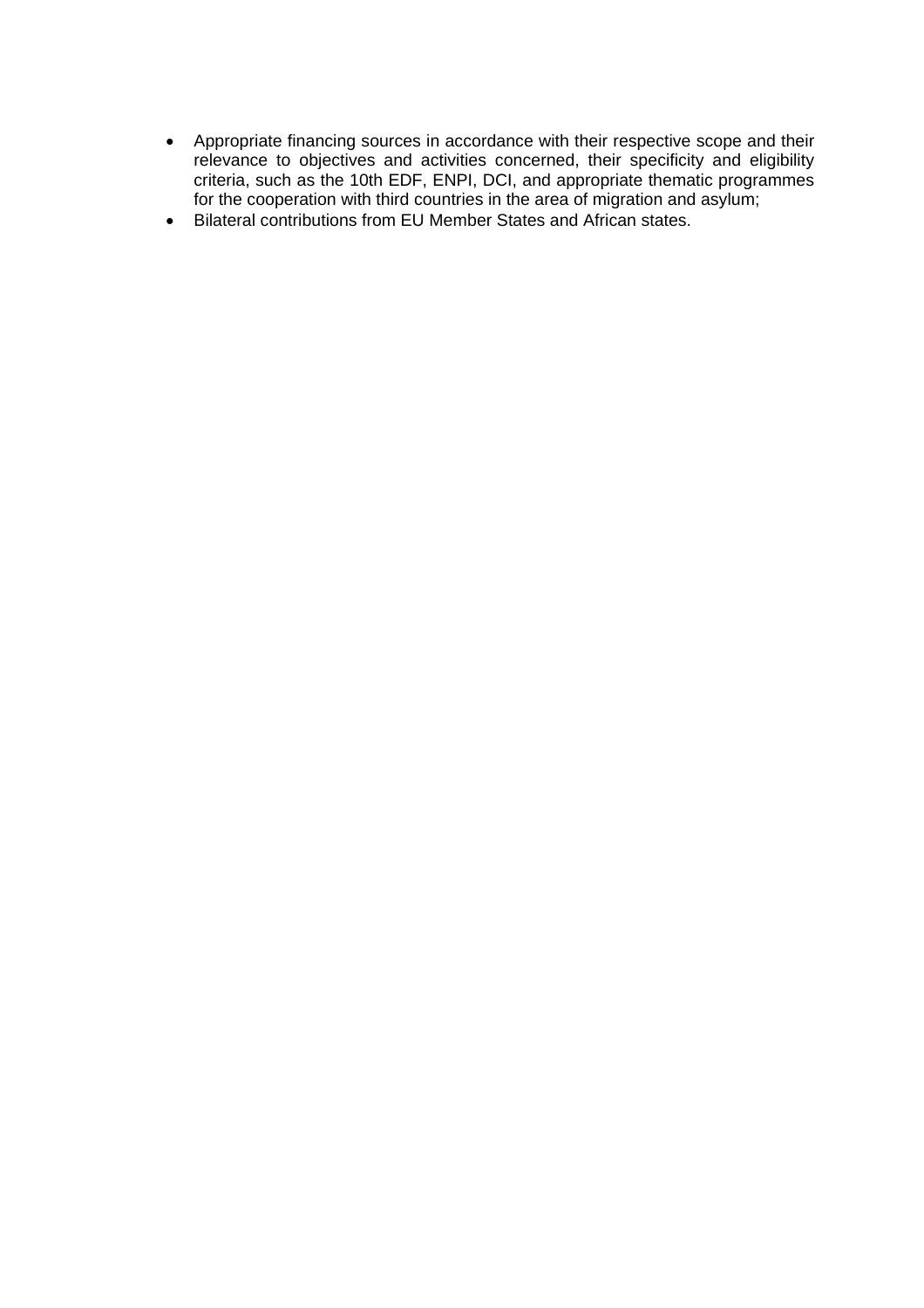# **Priority Action 3: Implement and follow up the 2004 Ouagadougou Declaration and Action Plan on Employment and Poverty Alleviation in Africa.**

# **Objective**

• To create more, more productive and better jobs in Africa, in particular for youth and women in line with the UN "Decent Work for all" Agenda.

# **Expected outcomes**

- Progress towards creating an enabling non-discriminatory business environment for private sector development; investments in cooperation with all relevant stakeholders; encouragement of entrepreneurship and self-employment;
- Improved employability and productivity of workers and a better match between supply and demand of labour;
- Improved understanding of the informal economy with a view to a progressive formalisation of the informal sector;
- Enhanced understanding and implementation of the internationally adopted Decent Work principles;
- Implementation of the EU's commitments on Policy Coherence for Development, particularly in the areas of trade, fisheries and agriculture.

### **Activities**

- Integrate full and productive employment and decent work for all into national development strategies including poverty reduction strategies and country strategy papers;
- Strengthen the capacity of employment agencies and of other labour market actors and institutions, such as organisations of employers and workers, labour administrations, in Africa and encourage links and networks among them;
- Create a more direct link between skills training and the needs of local labour markets as well as possible investment opportunities, including through the provision of Technical and Vocational Education and Training (TVET);
- Encourage the elaboration of Decent Work Country Programmes and participation in joint awareness raising activities on Decent Work, with a specific focus on the informal sector, in particular for women and young people;
- Strengthen the quality of local tertiary-level education, revitalise African universities and promote the training of high-level technical and professional manpower, including through the Nyerere and Erasmus Mundus programmes;
- Promote investment in private sector and microfinance schemes.

#### **Actors**

- AU Commission/NEPAD, African States, Pan-African Parliament, RECs, African local authorities;
- European Commission, EU Member States, European Parliament;
- EU and African civil society actors including the social partners;
- Research institutions:
- UN organisations and specialised international organisations.